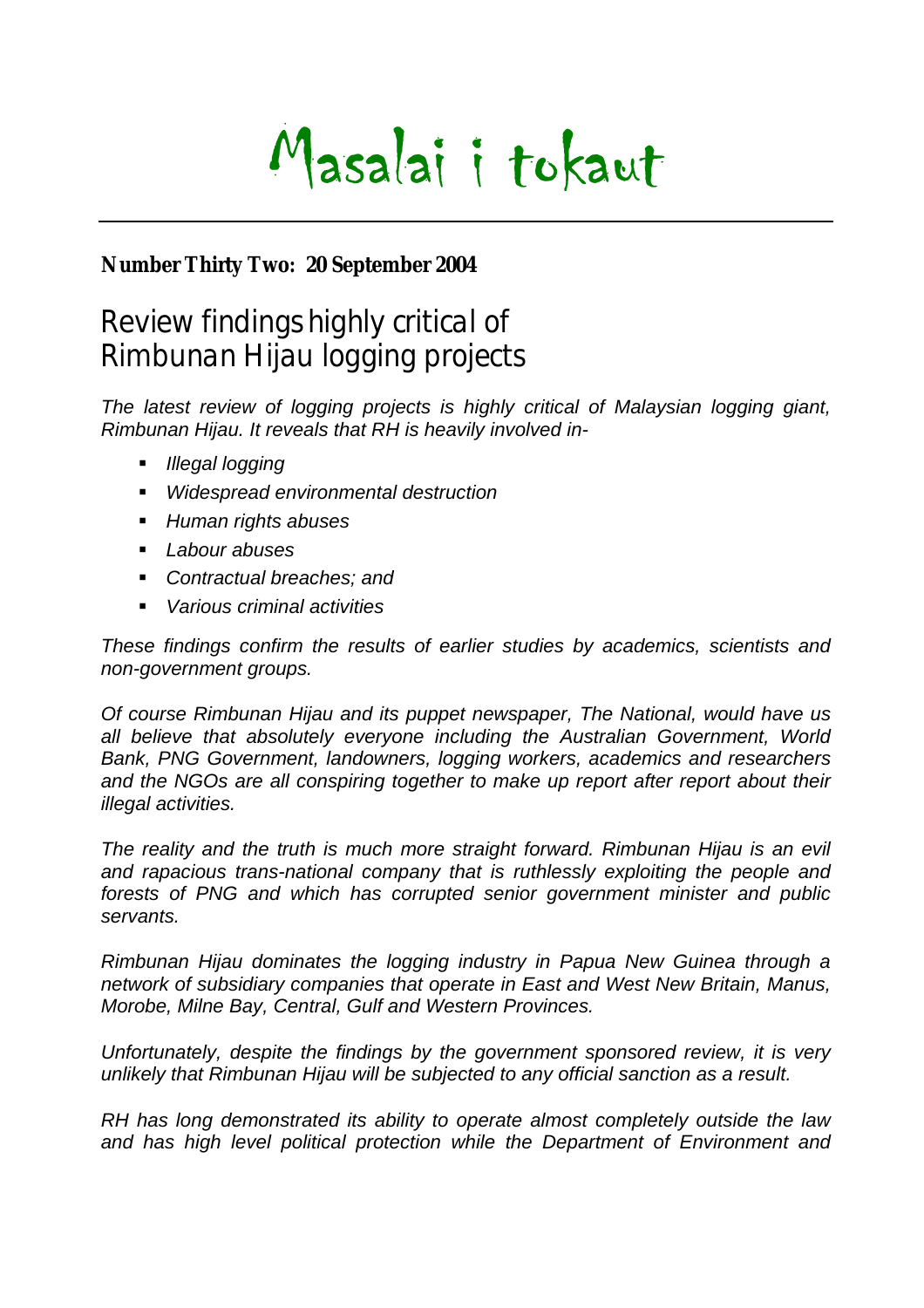*Conservation and PNG Forest Authority have almost no capacity to monitor logging operations and enforce the law.* 

*Rimbunan Hijau routinely uses threats and its economic muscle to silence criticism and corruption to avoid scrutiny.* 

In June 2003 the Government of Papua New Guinea set up an independent Review to investigate the operations of logging companies across the country.

The review team comprised three senior Papua New Guineans and one expatriate forester from Australia with extensive PNG experience. The review was implemented under the Department of National Planning and Monitoring.

The reviewers' criss-crossed Papua New Guinea for eight months, visiting fourteen logging projects and holding extensive consultations with logging company executives, logging company employees, local landowners and government representatives.

The review team was also granted wide access to the files and officers of the PNG Forest Authority and consulted widely with other government departments.

The review process was totally transparent. The terms of reference were negotiated with the logging industry, field visits were notified in advance, the draft review findings circulated for comment and public forums were held to discuss the review results.

#### **FOREWORD**

The Terms of Reference for this Review of Existing Logging Projects provide a broad mandate to examine the operation of logging companies within their legal and contractual obligations, and the framework within which forestry activities are planned. monitored and controlled by the relevant Government Departments/Authorities. The Review is focused on future improvements in the actions of stakeholders, and not on the pursuit of instances of poor or non-performance. Of key concern are the future achievement of sustainable timber production within a stable regulatory framework; effective environmental guidelines for logging and associated roading; adequate attention to and mechanisms for forest conservation; and sound long term benefits for the forest resource owners.

Given this broad mandate, and the extensive requirements set out in the legal and contractual documents governing each logging project, the Review Team has by necessity focussed on identifying and exploring meaningful issues. This Final IPRR focuses on project specific areas of concern, and will be used as input for the Review Team's draft Observations and Recommendations Report.

#### *The Terms of Reference for the Review*

This Review came on the back of the totally separate 2003 Review of Disputed Forest Allocations that found three new Rimbunan Hijau logging permits and permit extensions issued in 2002 and 2003 were unlawful.

That Review concluded that:

- *"The robber barons are now as active as they ever were. They are not only free to roam, but are in fact encouraged to do so by persons whose proper role is to exercise control over them".*
- *"There is little evidence of effective controls being put in place to contain the clear abuses or to remedy their effect"*
- *"It has been observed that officers of the PNG Forest Authority have acted in the company's interest, and not those of landowners or the nation"*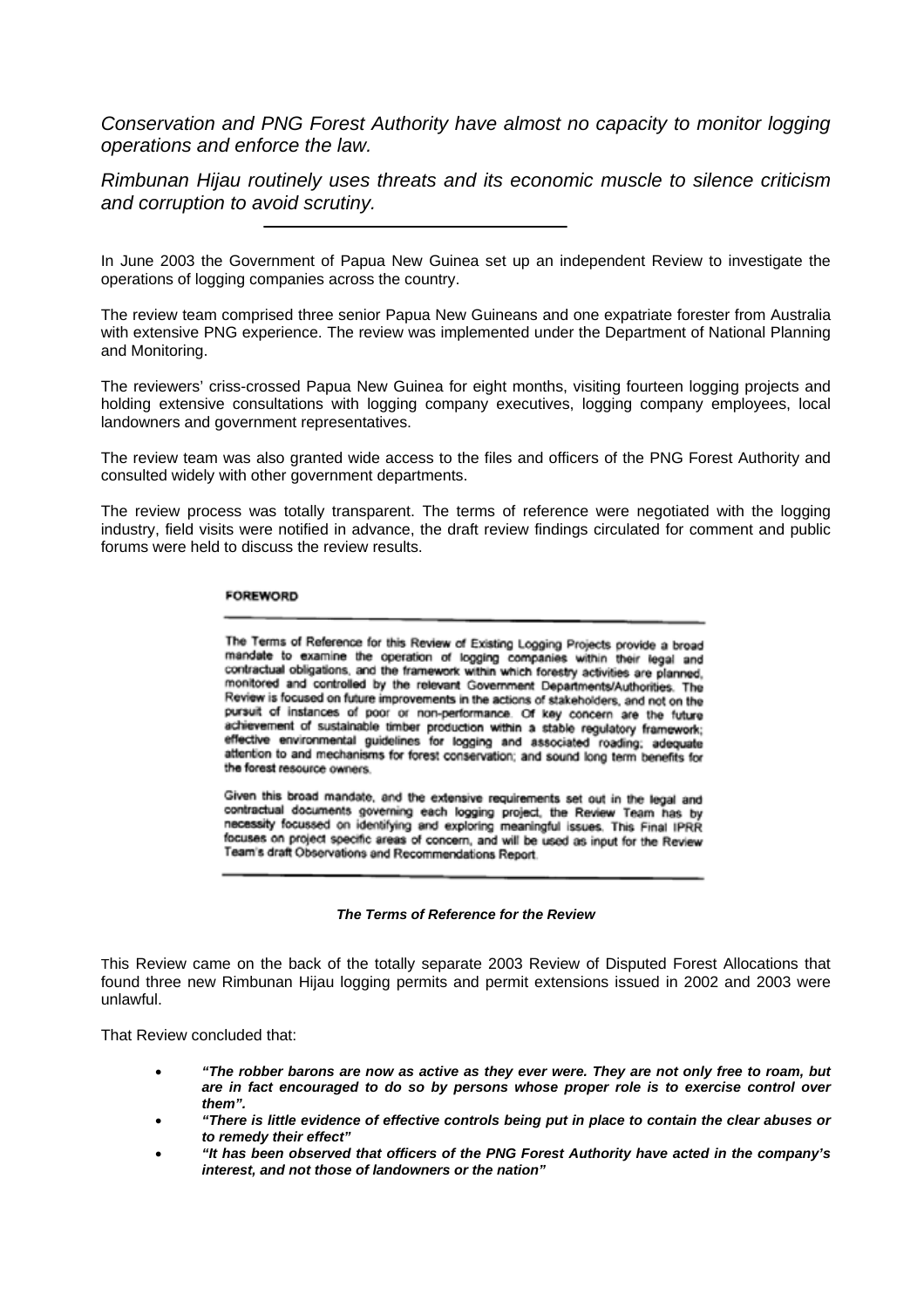- *"Only a Commission of Inquiry could hope to unearth the entire picture and unravel the web of deceit"*
- *"The time has come for a full investigation of the affairs of Rimbunan Hijau. They should be compelled to produce documents and to account for their actions. Their relations with resource owners should be thoroughly investigated. So too should their relations with officers of the PNG Forest Authority".*

It is against this inauspicious background that the latest review began its work studying the performance of logging companies in their on going operations. Following are a series of extracts from these reports.

### **West Coast Manus**

In July 2003 the Review Team visited Rimbunan Hijau's logging operation on the West Coast of Manus.

#### **PAPUA NEW GUINEA REVIEW OF CURRENT LOGGING PROJECTS**

CARRIED OUT UNDER THE AUSPICES OF THE DEPARTMENT OF NATIONAL PLANNING AND MONITORING

Office: At National Forest Service, Frangipani Street, Hohola Ph 327 7980 Fax 327 7973

#### FINALISED INDIVIDUAL PROJECT REVIEW REPORT No 2.

| <b>TIMBER PERMIT (TP)</b>                    | : TP 18-2 WEST COAST MANUS |
|----------------------------------------------|----------------------------|
| <b>TP HOLDER</b>                             | : KEI BESEU KAMPANI LTD    |
| <b>LOGGER AND MARKETER (L&amp;M)</b>         | : SEAL (MANUS) LTD         |
| <b>L&amp;M PARENT COMPANY (If Different)</b> | : RIMBUNAN HIJAU (PNG) LTD |
| DATE OF FIELD REVIEW                         | : JULY 2003                |
| DATE OF FINAL REPORT                         | : MARCH 2004               |
|                                              |                            |

**The cover page of the Review report for West Coast Manus** 

The review found that:

- Current logging operations are illegal as the timber permit has expired
- Any extension of the timber permit would be unlawful under the Forestry Act
- Rimbunan Hijau has never lawfully acquired the logging rights from the previous logging company
- In breach of the law there is no current environmental plan
- In breach of contract Rimbunan Hijau has not established a veneer mill
- In breach of contract many other infrastructure obligations remain unfulfilled
- Many Key Standards in the PNG Logging Code of Practice are being ignored or routinely breached
- The Environmental Plan has been ignored and approval conditions breached
- Environmental damage is not limited to the forest but includes water pollution, clearance of coastal mangroves and excavation of coral reefs
- Employees complained of low wages, no employment benefits, no safety equipment and unhygienic housing and unsanitary toilet facilities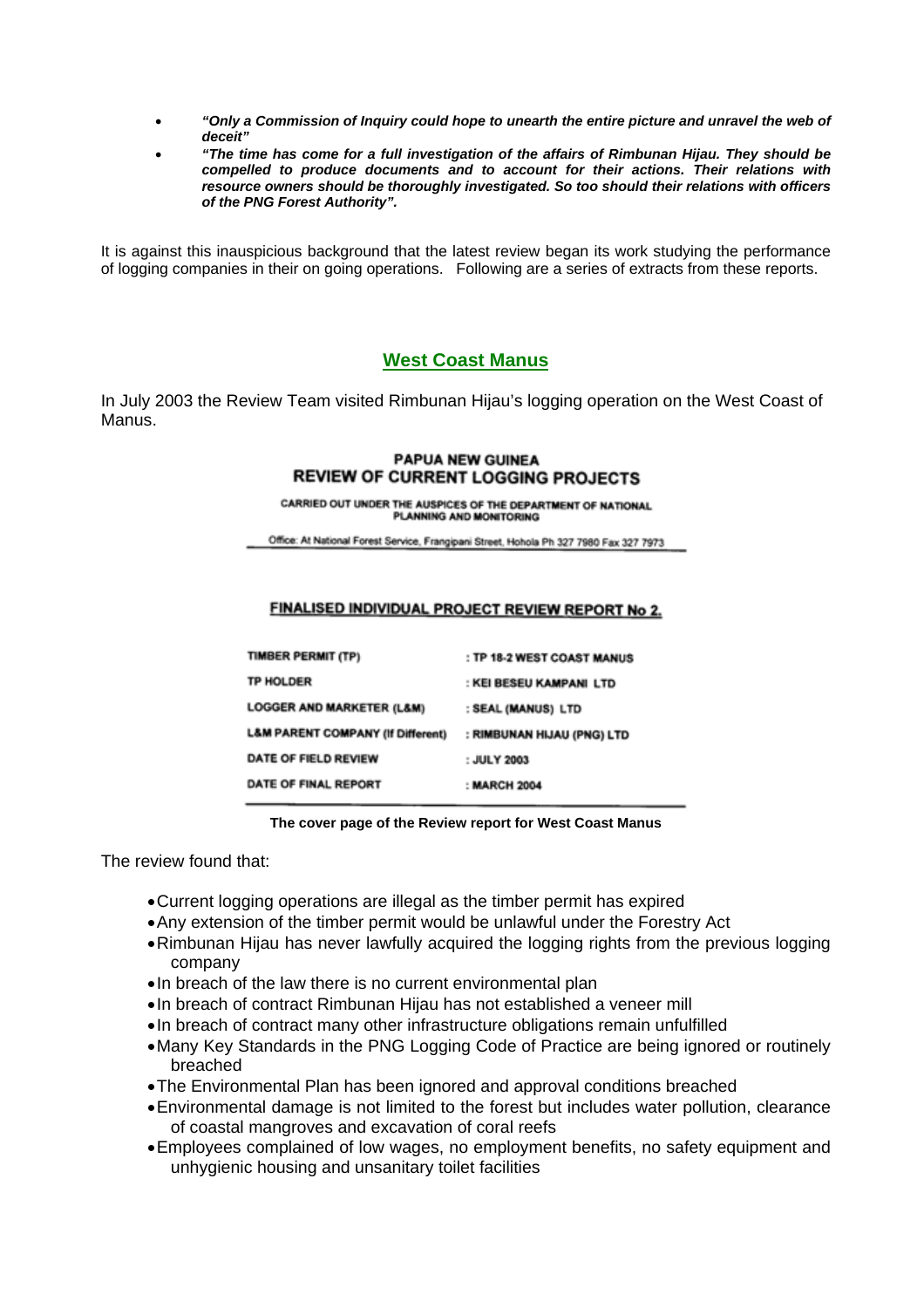- Landowners do not understand their rights and responsibilities despite 15 years of logging and there is general dissatisfaction with the benefits from logging
- There has been 'virtually no' reforestation activities and the supply of timber cannot be sustained
- "There was general and serious concern expressed over the behaviour of some expatriates employed by the logging company'

Of particular concern for the people of Manus is the fact that Rimbunan Hijau has totally failed to provide two key infrastructure benefits.

- \* Two key infrastructural benefits which are in The Timber Permit and Deed of Agreement have not eventuated. These are:
	- o The township at N'drahukei and associated facilities; and
	- o The Veneer Mill.

#### **Review report page 11**

These two promises from the logging company were the key reasons why they were granted a logging permit in the first place. The failure of Rimbunan Hijau to fulfil these promises undermines the whole legitimacy of their logging operation and illustrates very clearly that the company is not to be trusted to provide promised benefits.

In its response to the initial draft report of the review team, Rimbunan Hijau did not dispute the substance of the review findings and it offered no evidence or explanations regarding the unlawful nature of its whole logging operation.

## **Vailala Block 1**

In October 2003 the Review Team visited Rimbunan Hijau's logging operation in Vailala Block 1 in Gulf Province.

#### **PAPUA NEW GUINEA REVIEW OF CURRENT LOGGING PROJECTS**

CARRIED OUT UNDER THE AUSPICES OF THE DEPARTMENT OF NATIONAL PLANNING AND MONITORING

Office: At National Forest Service, Frangipani Street, Hohola Ph 327 7980 Fax 327 7973

#### FINALISED INDIVIDUAL PROJECT REVIEW REPORT No 7.

| TIMBER PERMIT (TP)                           | : TP 2-14 VAILALA BLOCK 1                         |
|----------------------------------------------|---------------------------------------------------|
| <b>TP HOLDER</b>                             | : CHINA LONG KONG (PNG)<br><b>INDUSTRY LTD</b>    |
| <b>LOGGER AND MARKETER (L&amp;M)</b>         | : NIUGINI INTERNATIONAL<br><b>CORPORATION LTD</b> |
| <b>L&amp;M PARENT COMPANY (If Different)</b> | : RIMBUNAN HIJAU (PNG) LTD                        |
| DATE OF FIELD REVIEW                         | : OCT 2003                                        |
| DATE OF FINAL REPORT                         | : APRIL 2004                                      |

**The cover page of the Review report for Vailala Block 1**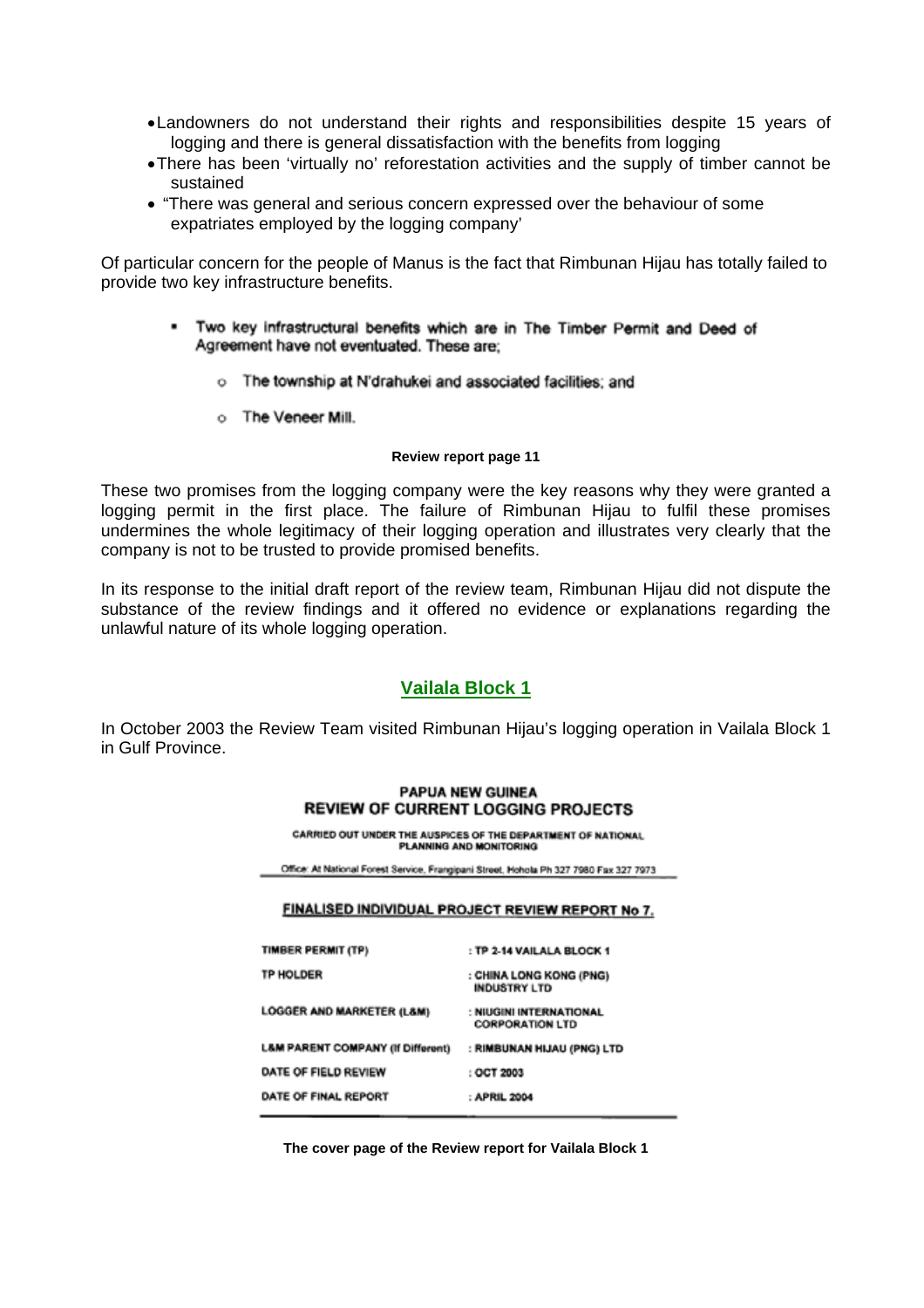The review found that:

- Current logging operations are illegal as there is no documentation giving Rimbunan Hijau any timber harvesting rights
- The extension of the timber permit in 1997was unlawful under the Forestry Act
- In breach of the law Rimbunan Hijau does not have a current approved environmental plan
- In breach of the permit conditions Rimbunan Hijau has not established a sawmill or carried out a reforestation programme
- In breach of contract many other infrastructure obligations remain unfulfilled

The Review Team found no evidence of compliance with the Project Agreement with respect to the bridges mentioned above.

Other non compliance with the Project Agreement observed by the Review Team were:

- o Lack of permanent culverts:
- o Lack of sawmill:
- o Lack of maintenance of roads and bridges in areas that have been logged out<sup>-</sup>
- o Lack of establishment of an urban development (section 4.4).

#### **Review report page 13**

Many Key Standards in the PNG Logging Code of Practice are being ignored or routinely breached:

Other Key Standards requirements observed that were not being complied with were:

- o Lack of vine cutting (photo1):
- o Some commercial size trees not marked for felling:
- o Buffer zones not marked to the required width (e.g. Hihiho River);
- o Logging operation within buffer zones of Class 1 & 2 rivers/streams (photo 7):
- o Skidders causing excessive damage to young residuals and opening up large gaps in the canopy because of not following defined skid tracks;
- o Excessive soil pushed into watercourses by bulldozers:
- o Debris not removed from streams or watercourses;
- o In some areas where crossings/ bridges were required, log clusters were observed (photo2);
- o Lack of decommissioning within set-ups (Log landings/skid tracks/roads including temporary crossings):
- o Lack of chains for the loaded jinkers/ trucks (photo 4); and
- o Construction of river dumps or sub-log ponds along the Vailala River bank without proper approval process (photo 5).

#### **Review report page 9**

- The logging operation is not sustainable
- Environmental damage was not limited to the forest and includes river and ground pollution
- Employees complain that Rimbunan Hijau is failing to meet basic employment conditions
- Employees conditions are unhygienic and unsanitary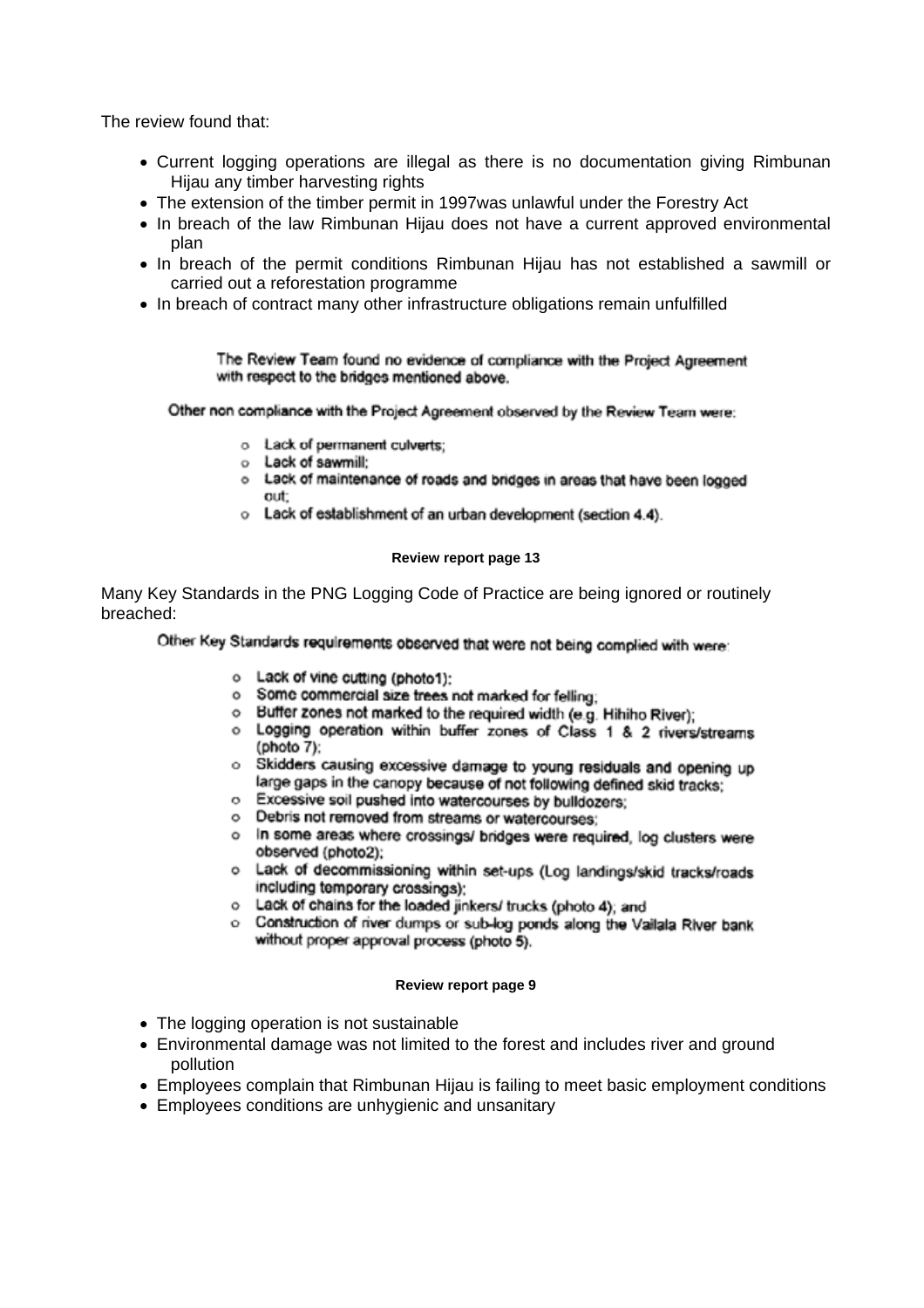Employees and their wives were concerned that the employer has failed to  $\cdot$ provide proper toilets and shower facilities for all in the camp. There is only one shower facility and a water tap for laundry for over 200 people. It should be noted that while most people can do their washing in the river during the day, it is dangerous to wash in the river at night because of crocodiles.

**Review report page 10** 

## **Vailala Block 2&3**

In October 2003 the Review Team inspected Rimbunan Hijau's logging operation in Vailala Blocks 2&3.

#### **PAPUA NEW GUINEA REVIEW OF CURRENT LOGGING PROJECTS**

CARRIED OUT UNDER THE AUSPICES OF THE DEPARTMENT OF NATIONAL PLANNING AND MONITORING

Office: At National Forest Service, Frangipani Street, Hohola Ph 327 7980 Fax 327 7973

#### FINALISED INDIVIDUAL PROJECT REVIEW REPORT No 8.

| <b>TIMBER PERMIT (TP)</b>                    | : TP 2-16 VAILALA BLOCKS 2.3 |
|----------------------------------------------|------------------------------|
| <b>TP HOLDER</b>                             | : FRONTIER HOLDINGS LTD      |
| <b>LOGGER AND MARKETER (L&amp;M)</b>         | : FRONTIER HOLDINGS LTD      |
| <b>L&amp;M PARENT COMPANY (If Different)</b> | : RIMBUNAN HIJAU (PNG) LTD   |
| DATE OF FIELD REVIEW                         | : OCT 2003                   |
| DATE OF FINAL REPORT                         | : APRIL 2004                 |
|                                              |                              |

**The cover page of the Review report for Vailala Blocks 2&3** 

The review discovered that:

- Current logging operations are illegal as the timber permit has expired and the extension granted in 2002 was unlawful under the Forestry Act and procedurally incorrect
- In breach of the law there is no current environmental plan
- In breach of contract many infrastructure obligations remain unfulfilled
- Many Key Standards in the PNG Logging Code of Practice are being ignored or routinely breached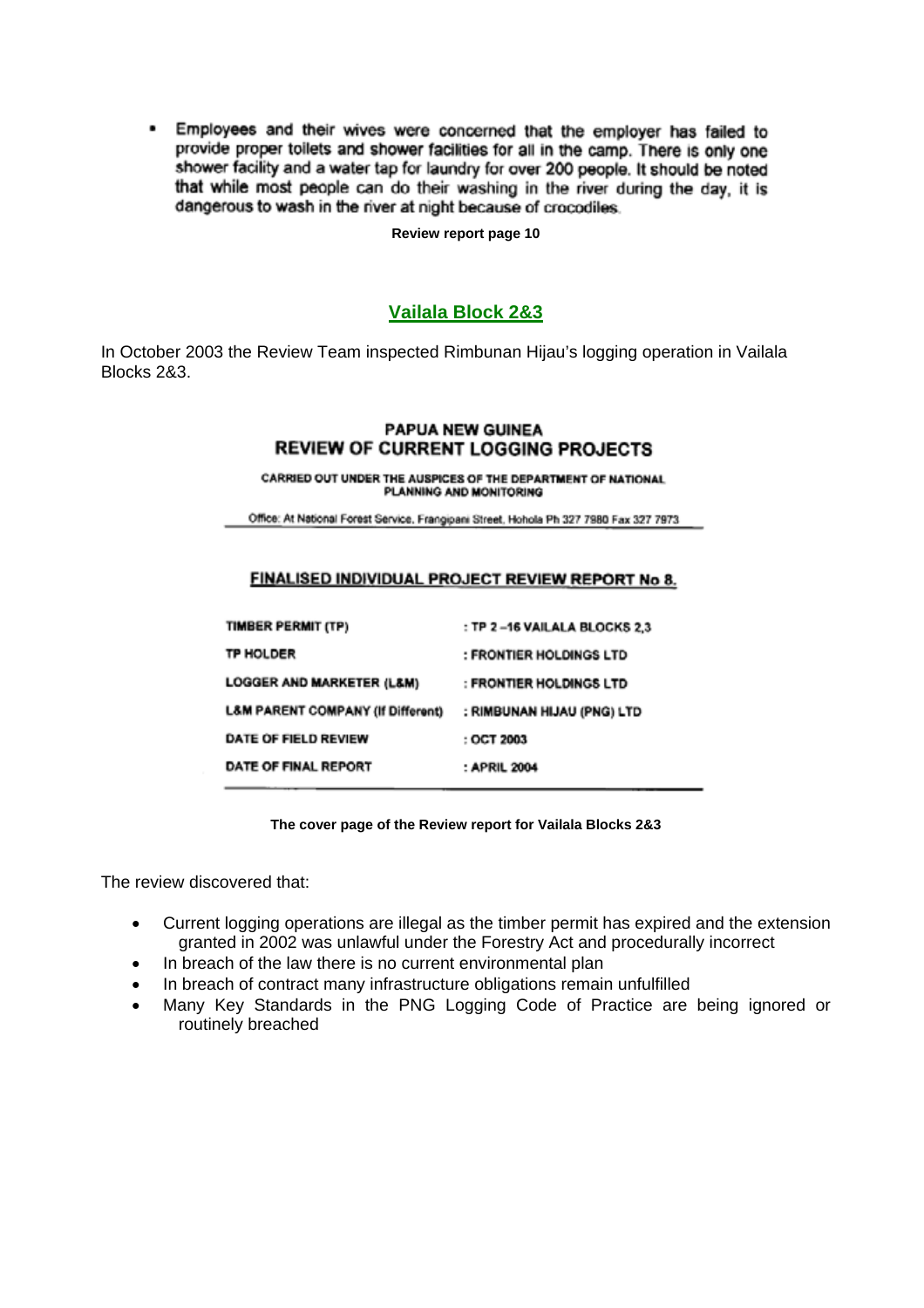Key Standards requirements observed as not being complied with were:

- o Lack of appropriate toilet facilities at the transit camps:
- o Toilet for the national employees located too close to the Vailala River. Some employees do not use the toilets resulting in human waste being observed along the riverbank:
- o Water tanks provided by the company were insufficient for safe drinking and cooking water. The prolonged dry season experienced during our visit left some of the national employees with no choice but to use the Vailala River for their water supply:
- o Substandard and unhealthy housing facilities for the national employees:
- o National employees accommodation located too close to the Vailala **River**
- o Lack of proper waste disposal method observed at the national employees housing areas:
- o Lack of bund containment for the power generator shed;
- o Lack of safety gear for employees; and
- o Lack of appropriate septic system for the expatriate quarters. Employees of the national quarters nearby have complained about foul-smell from the toilet over-flooding onto their quarter's area during rainy periods.

#### **Review report page 8**

- The Environmental Plan has not been followed and approval conditions breached
- Environmental damage was not limited to the forest and included river pollution
- Employees complain of low wages, no employment benefits, no safety equipment, unhygienic housing and unsanitary toilet facilities and other labour abuses
- Village people accuse Rimbunan Hijau of using the police force to harass and intimidate them
	- A most important issue raised in the meeting at Paivera was the accusation by villagers of the use of the Police Task Force by the permit holder, Frontier Holdings Ltd. Landowners expressed concern that the permit holder is able to access the Police Task Force to silence complaints by the landowners, for example destruction of places of cultural significance.

**Review report page 12** 

## **Wawoi Guavi**

In April 2004 the Review Team was finally able to visit Rimbunan Hijau's logging operation at Wawoi Guavi.

An earlier attempt to visit the logging operation was prevented by a mob of people at the airstrip organised and paid by Rimbunan Hijau.

The review found that:

- Current logging operations are illegal as the timber permit has expired and the extension granted in 2002 was unlawful under the Forestry Act and procedurally incorrect
- In breach of the law there is no current environmental plan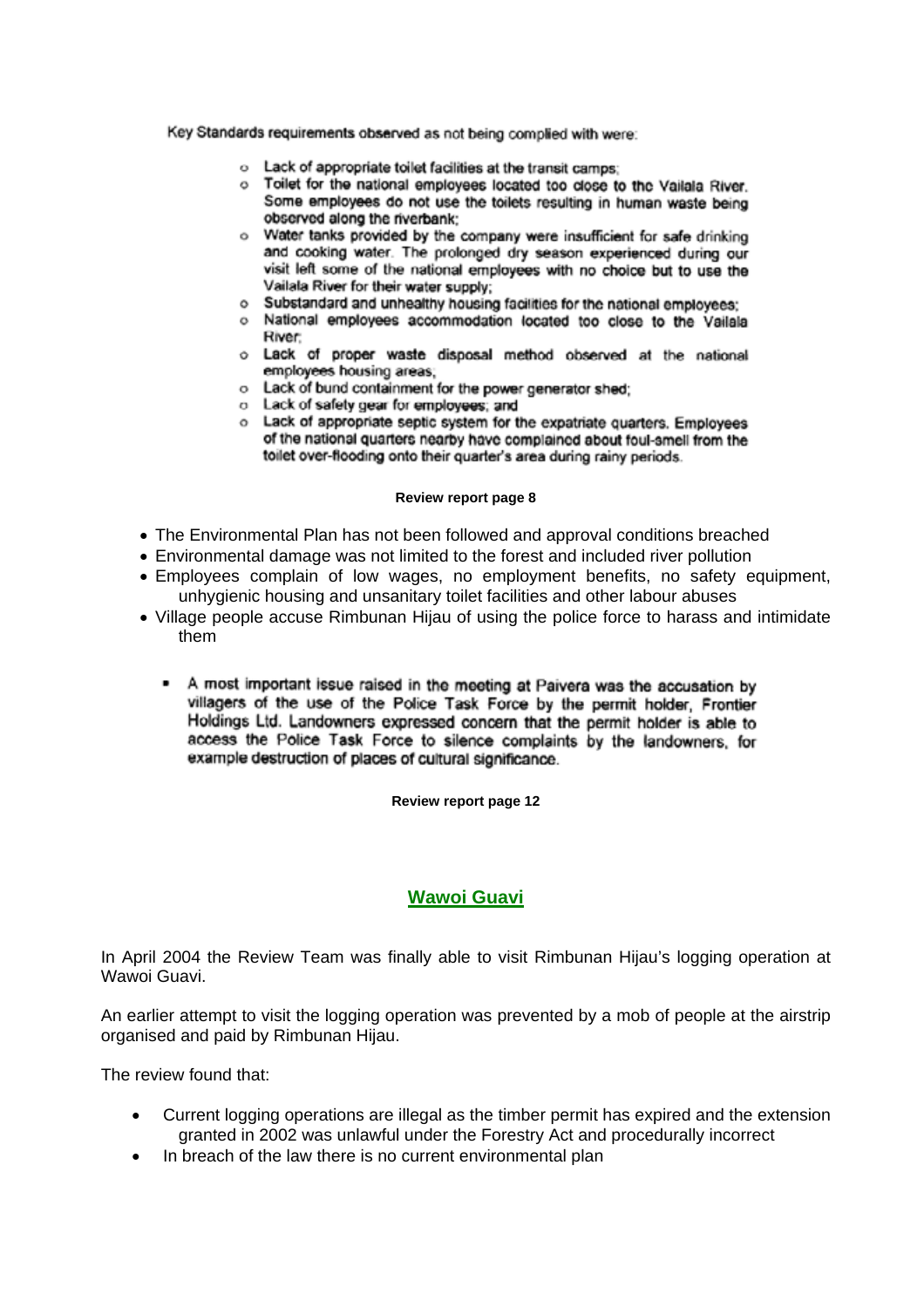- In breach of contract many infrastructure obligations remain unfulfilled or are of very poor quality
- Logging is unsustainable and the timber resource will be exhausted within 2 or 3 years
- Many Key Standards in the PNG Logging Code of Practice are being ignored or routinely breached
- The Environmental Plan has not been followed and approval conditions breached
- Environmental damage is extensive and includes river pollution
- Employees complain of low wages, no employment benefits, no safety equipment and unhygienic housing and unsanitary toilet facilities
- Local people and company staff accuse Rimbunan Hijau of using the police force to harass and intimidate them
- Local people and company staff accuse Rimbunan Hijau of trading in guns and illegal drugs

Community Affairs and Labour Officers from the Department of Community Development and Department of Labor also visited Wawoi Guavi with the review team to conduct their own inspections of company facilities and interview workers, company management and local people.

These Government Officers have bravely reported on a chilling catalogue of abuses by Rimbunan Hijau that the company workers have to endure and which also impact on their families and the local people.



DEPARTMENT FOR COMMUNITY DEVELOPMENT P.O. BOX 7354 BOROKO, NATIONAL CAPITAL DISTRICT PH: 325 4566 FAX: 325 0133

GENDER AND DEVELOPMENT DIVISION

#### INDIVIDUAL PROJECT REVIEW REPORT

**COMPANY:** RIMBUNAN HIJAU

LOGGING SITES:

(MIDDLE FLY -WESTERN PROVINCE)

DATE OF FIELD TRIP: 17-21 APRIL 2004

#### **The cover page of the Community Development report**

According to the Department of Community Development wages paid by Rimbunan Hijau are criminally low – just 63 toea an hour (that's about 15 US cents). And wages have not increased for more than ten years. Most of what is paid is stolen back by the company as they force workers to buy all their food and other supplies in company canteens. Here the prices are not displayed and the workers only find out how much they have been charged when they receive their wages with the money already deducted.

According to the Department of Labor, the prices charged are "exorbitantly high" and "this is absolutely cheating and dishonesty by the company".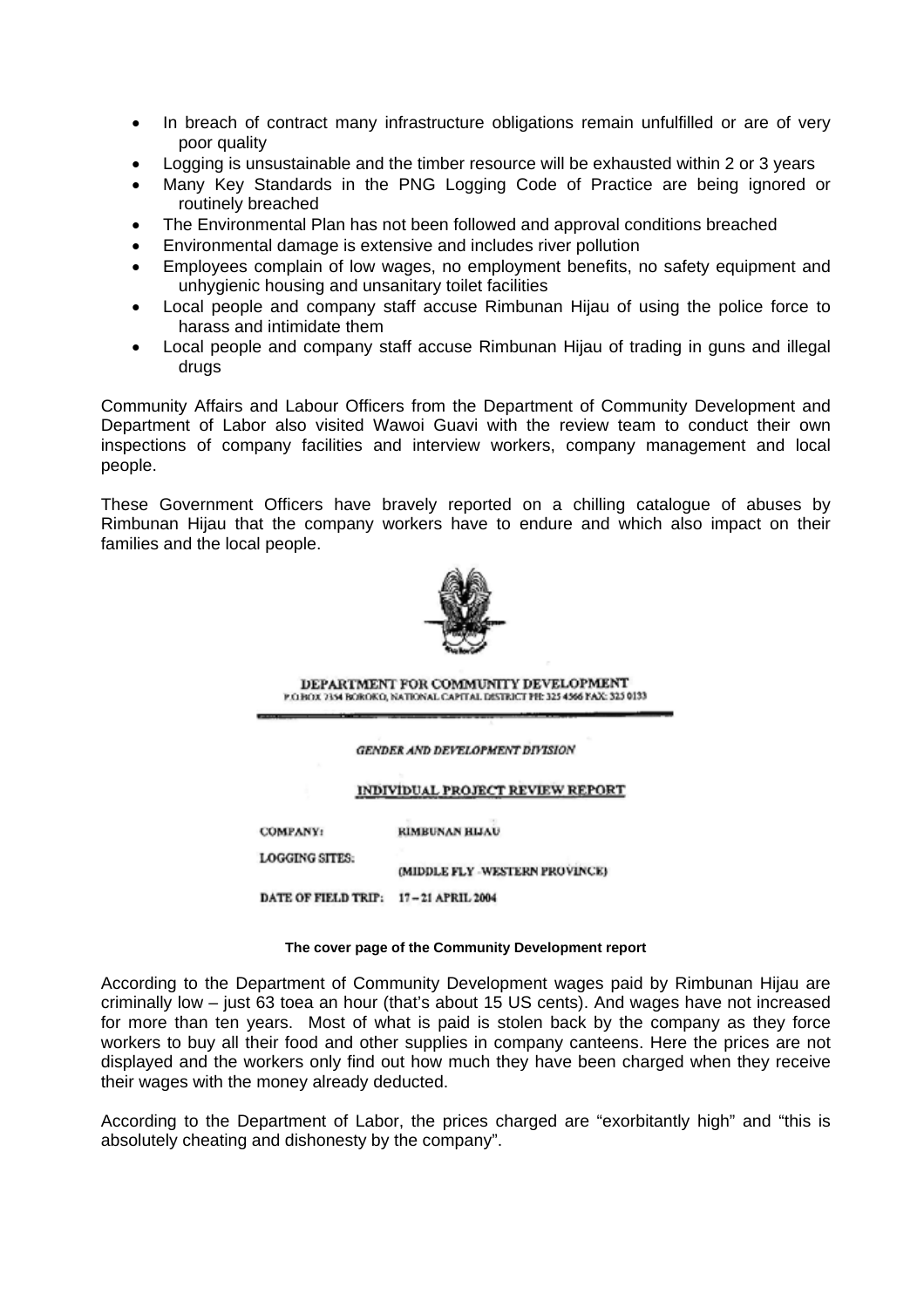Rimbunan Hijau also does not provide leave fares for its workers from outside the Province and wages are "totally insufficient" for workers to pay their own travel expenses, so they spend their leave time trapped inside the camp.

Local people and workers families are also prevented by the company from opening their own stores, and anyone who tries to trade is beaten up by the local police squad who enforce only 'company laws'.

The workers are also forced to endure very cramped and unhygienic accommodation. Two families are forced to share a four metre square room with only a curtain to separate them and a single switch for the one light and one fan. For single workers, they are forced to live seven to a room. Conditions are "*appalling, with overcrowding and are totally unsafe*".

Women allege that they are forced to have sex with the company bosses and overseas workers. Some Indonesian women are also brought in to the camps (illegally) as sex workers. These workers suffer appalling abuse as "*Malaysians who have been involved are said to have put ball bearings into their private parts to boost their sexual desires, however, this has had very severe effects on the females they have sexual contact with".*

The Community Development report ends with a plea for the Government to urgently address the situation of landowners, workers and the community at large.



DEPARTMENT OF LABOUR AND EMPLOYMENT **Private Second Training and Monitoring Division<br>Private Second Training and Monitoring Division<br>20. Box 1604, BOROGO, National Capablents Sent<br>Training COMMON, Taxistic 473126002<br>Training 473126003, Taxistic 473126002** 

#### **INSPECTION REPORT**

(Western Province)

COMPANY.

WAWOI GUAVI TIMBERS

**SITE OF OPERATION:** 

DATE OF INSPECTION:

Saturday 17th to Wednesday 21" March 2004

**The cover page of the Department of Labour report** 

The Department of Labor report confirms that Rimbunan Hijau uses large numbers of illegal foreign workers in its logging operations, has no interest in the training and development of local workers and implements no health and safety practices to protect its workers.

At Wawoi Guavi Rimbunan Hijau employs at least one hundred and ten foreign workers while there is just one Papua New Guinean in a management role.In fact the company has approval for only 59 non citizen positions, meaning that "there are more non-citizens employed than positions approved". This situation is made even more serious, as only thirty one out of one hundred and twelve non citizens identified in the logging camps, are legally employed by the logging company.